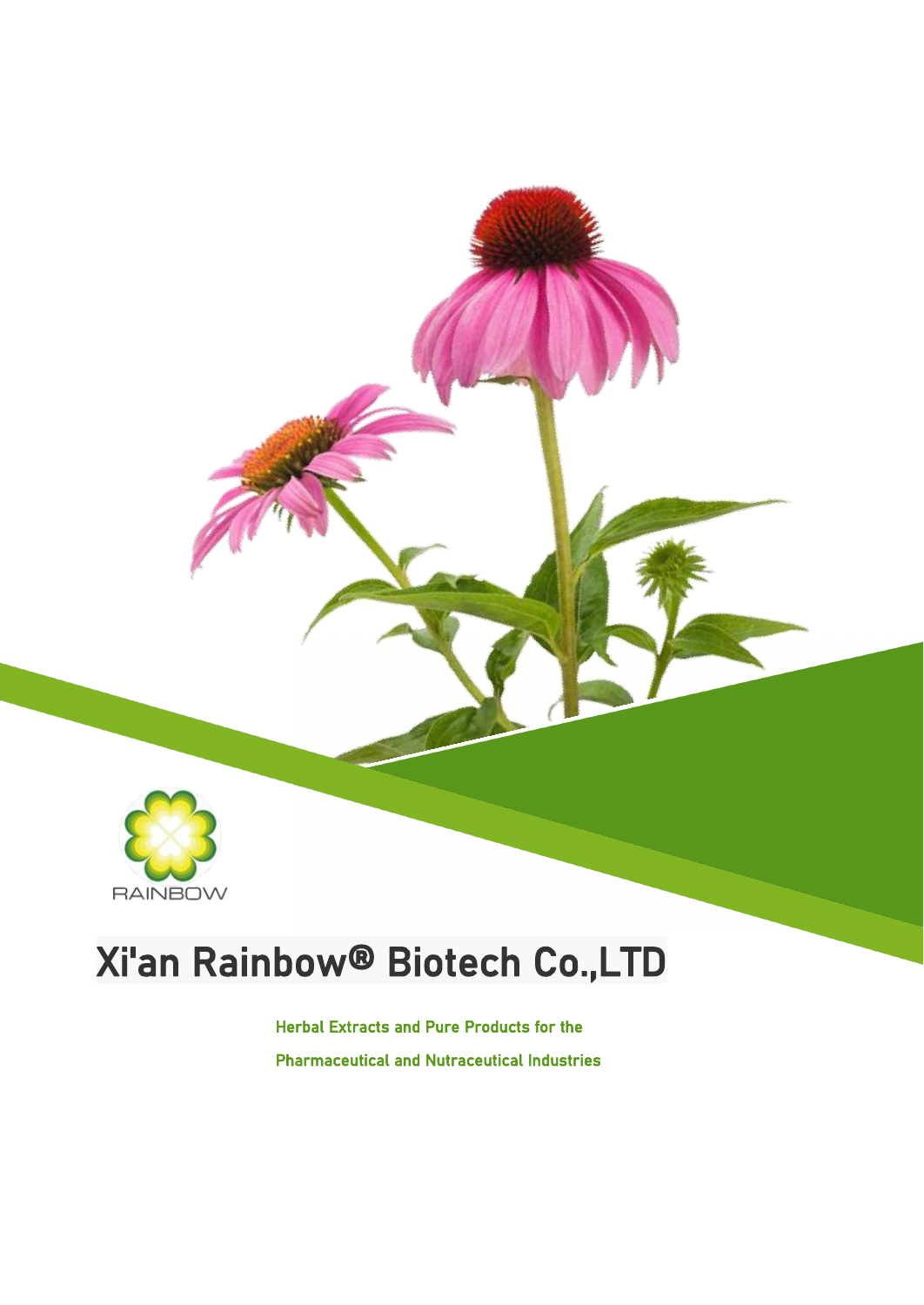

Rainbow® biotech is specialized in the extraction of active ingredients from plants, fungi, particularly Polysaccharide, Saponin, Polyphenols, Flavone for the cosmetic, feeding and food industries. At Rainbow®, we provide quality extraction products such as Echinacea extract (Chicoric Acid 4%), Yucca Schidigera Extract (Yucca Saponins 8%-80), Rhodiola Rosea (3% Rosavin, 1% Salidroside) and Cistanche tubulosa extract(Echinacoside 50%, Acteoside 10%) with the form of powder, liquid, granule and other forms developed with highly controlled extraction processes. We are proud of our experienced technician's in-depth knowledge of active ingredients, that's are crucial for serving our customers in pharmaceuticals, foods&beverage, animal nutrition and personal care ingredients.

We have over 16 years of experience in the manufacturing and sales of herbal ingredients extracts and reference substances. Since 2019, Our processing center, BioconNutri Biotech, which comprises 3,500 square meters of space, is ISO 9001 certified. We can also provide Halal and Kosher certifications. Our excellence in technology and innovation would enhance not just the life of human quality but also for animals.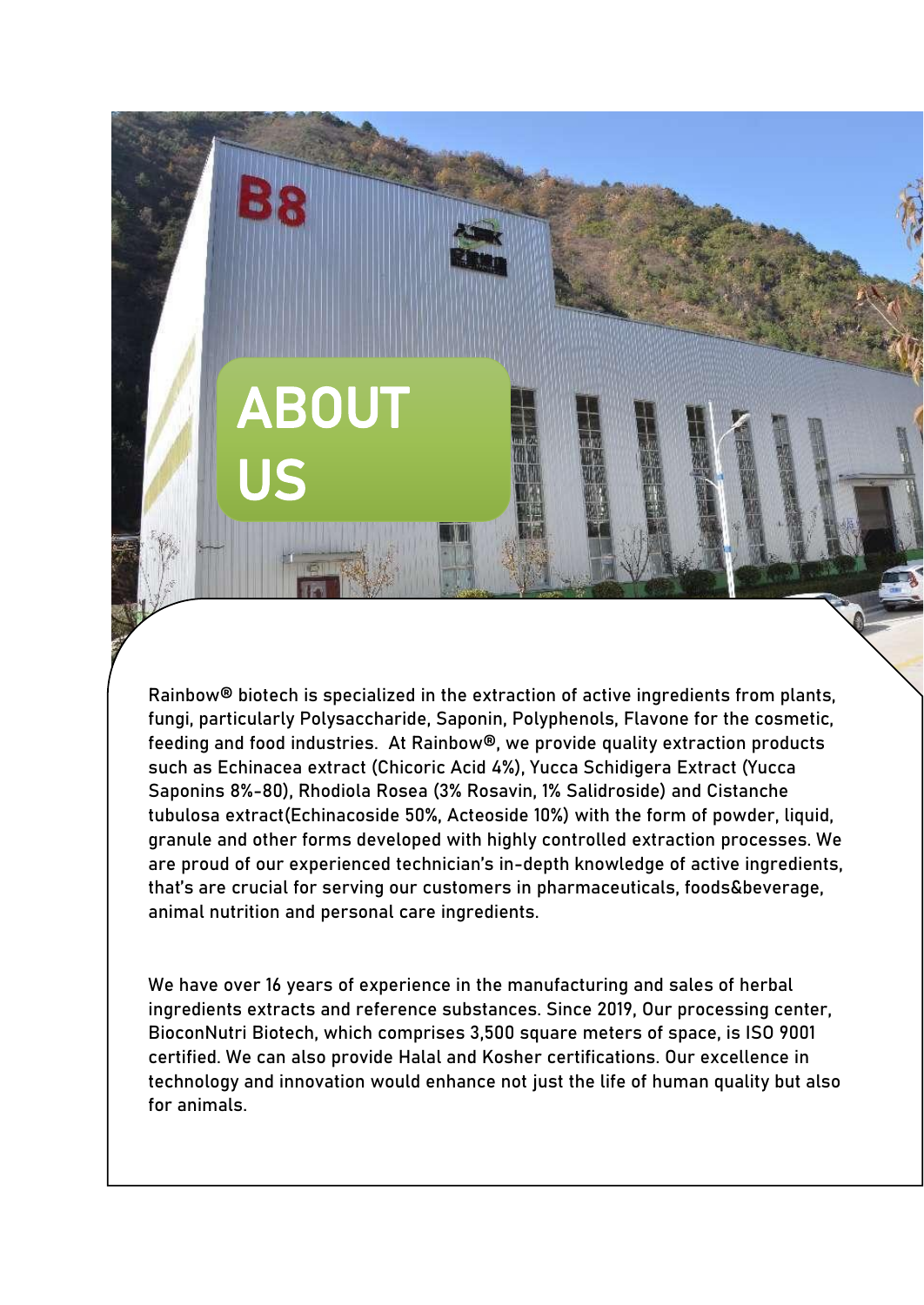# **WHY** US

Depending on high-class local plant resources, Rainbow engaging in R&D, production of natural herb products and plant extracts has been working on supplying high quality natural products for food, health care products, cosmetics, natural pigment, animal nutrition and other industries over the years.

#### Quality Control

Our products are under highly controlled extraction processes and recognized certifications. The strict quality control practices and a highly experienced team constantly guarantee quality for the final product at every step of the production.

#### R&D Team

With over a decade of experience in the fields of Echinacea purpurea and other botanical extraction, Rainbow®'s highly experienced team is responsible for customers by guaranteeing quality from the research and development of the product.

#### Services

Here at Rainbow® biotech, we are providing premium quality products and maintaining high levels of service to our customers. no matter the standards extraction or an OEM mixed proportional, you can find proper solutions here.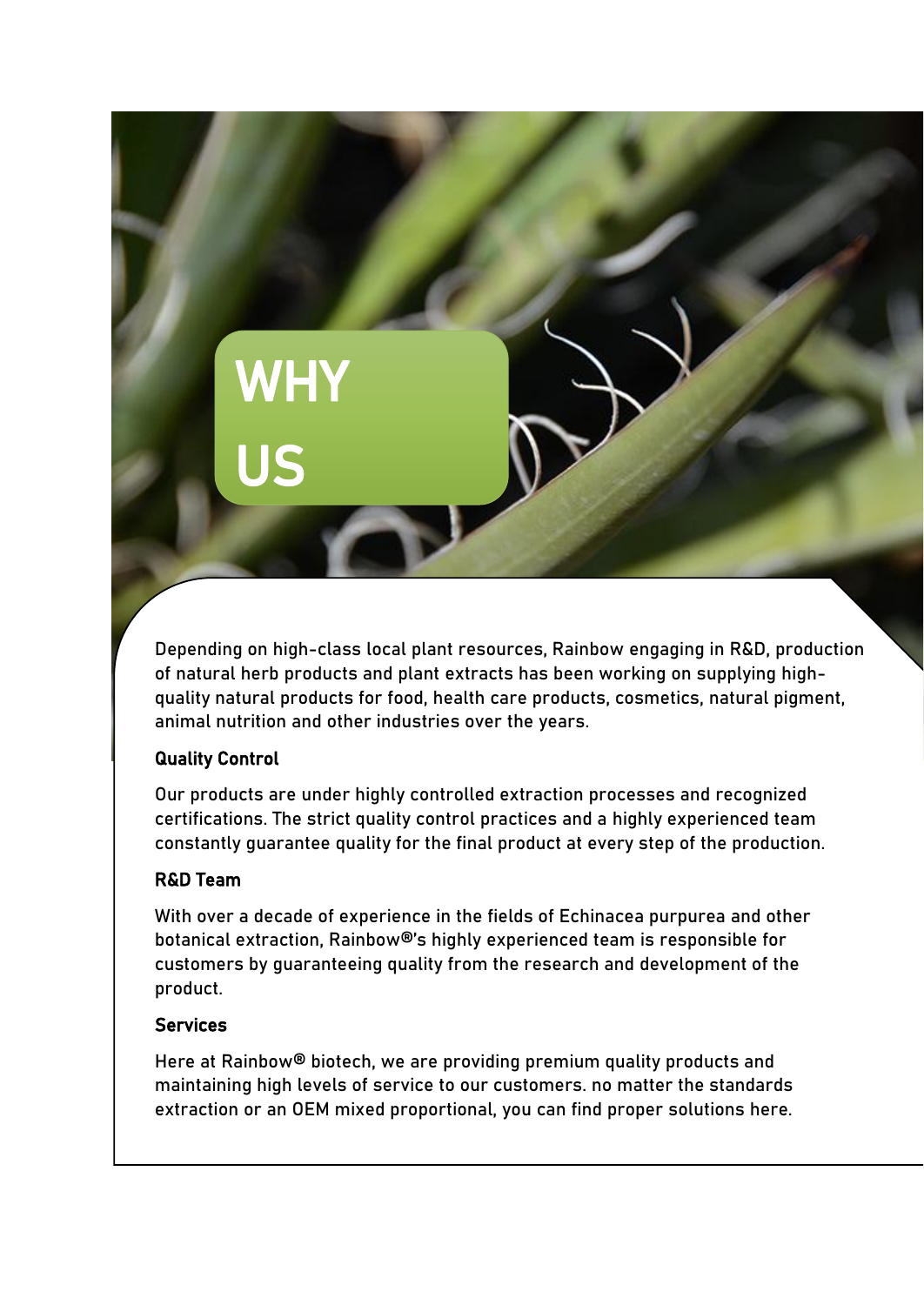### Manufacturing Capabilities

#### Pharma grade equipment and Ultrafine atomization extraction

We have had modern manufacturing factories with GMP certification since 2019. Our processing center, BioconNutri Biotech is located in Shangluo City, the south of QINLING Mountain, where you can experience the richness of nature, known for its fertile soil, the great temperature difference between day and night in China. The Factory has been certified by ISO9001 to ensure high-quality manufacturing and customer satisfaction. Currently, the factory can process&manufacture 2500 tons of herb extracts annually and increase year by year.



- Pharma grade equipment
- GMP compliant production facility
- 120 square meters Microbiology cleanroom blocks
- 1,500 square meters rooms for final production inventory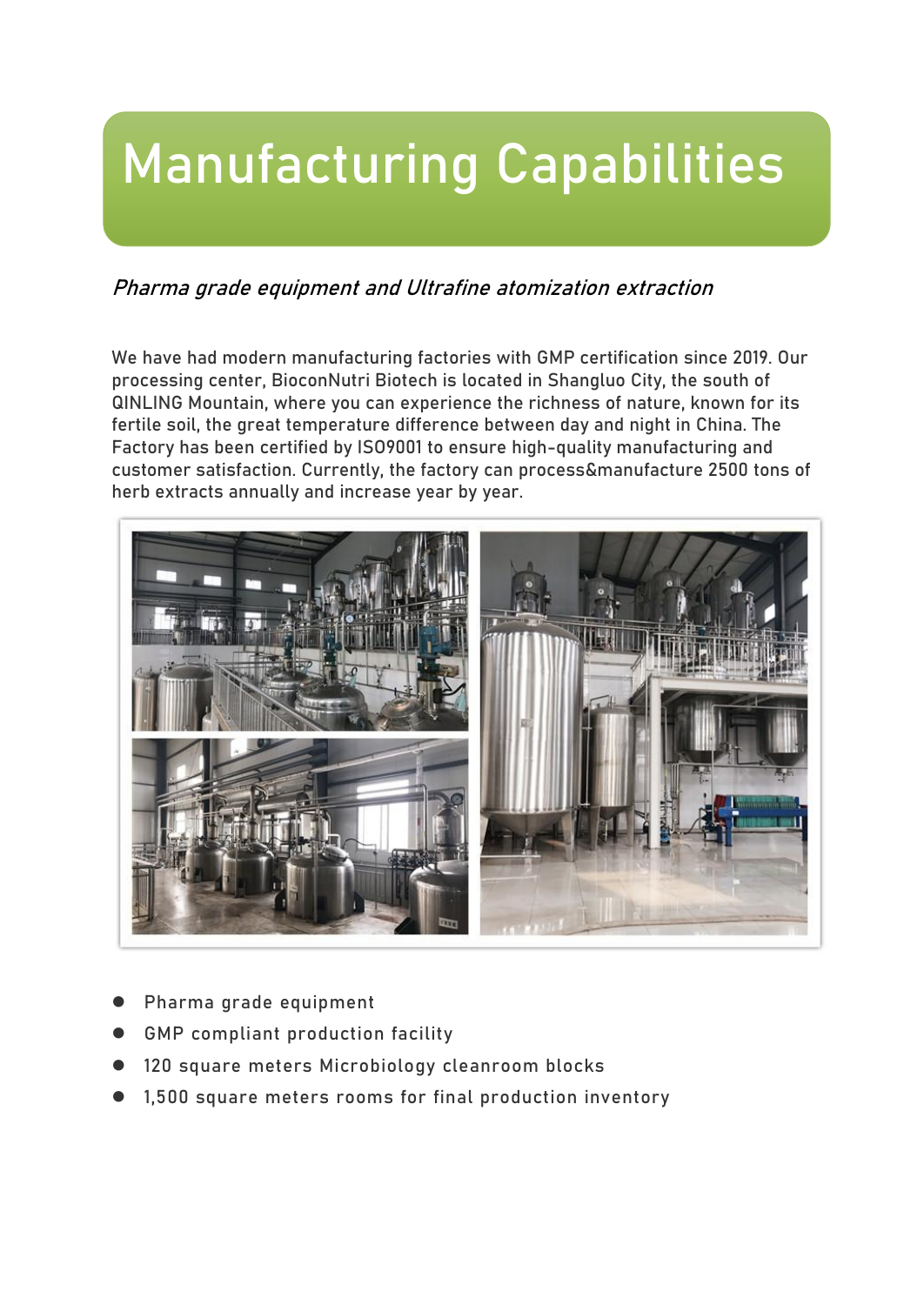### Test Capabilities



Our company controls all stages of Research&Development, industrial manufacturing, test, application laboratories, and the quality assurance process. Our analytic chemists adopt advanced detection methods such as HPLC, UV, TLC, Microbiology to properly provide a guarantee for botanical quality, integrity and purity.

- High-Performance Liquid Chromatography (HPLC)
- Ultraviolet (UV)
- Thin-layer chromatography(TLC)
- Microbiology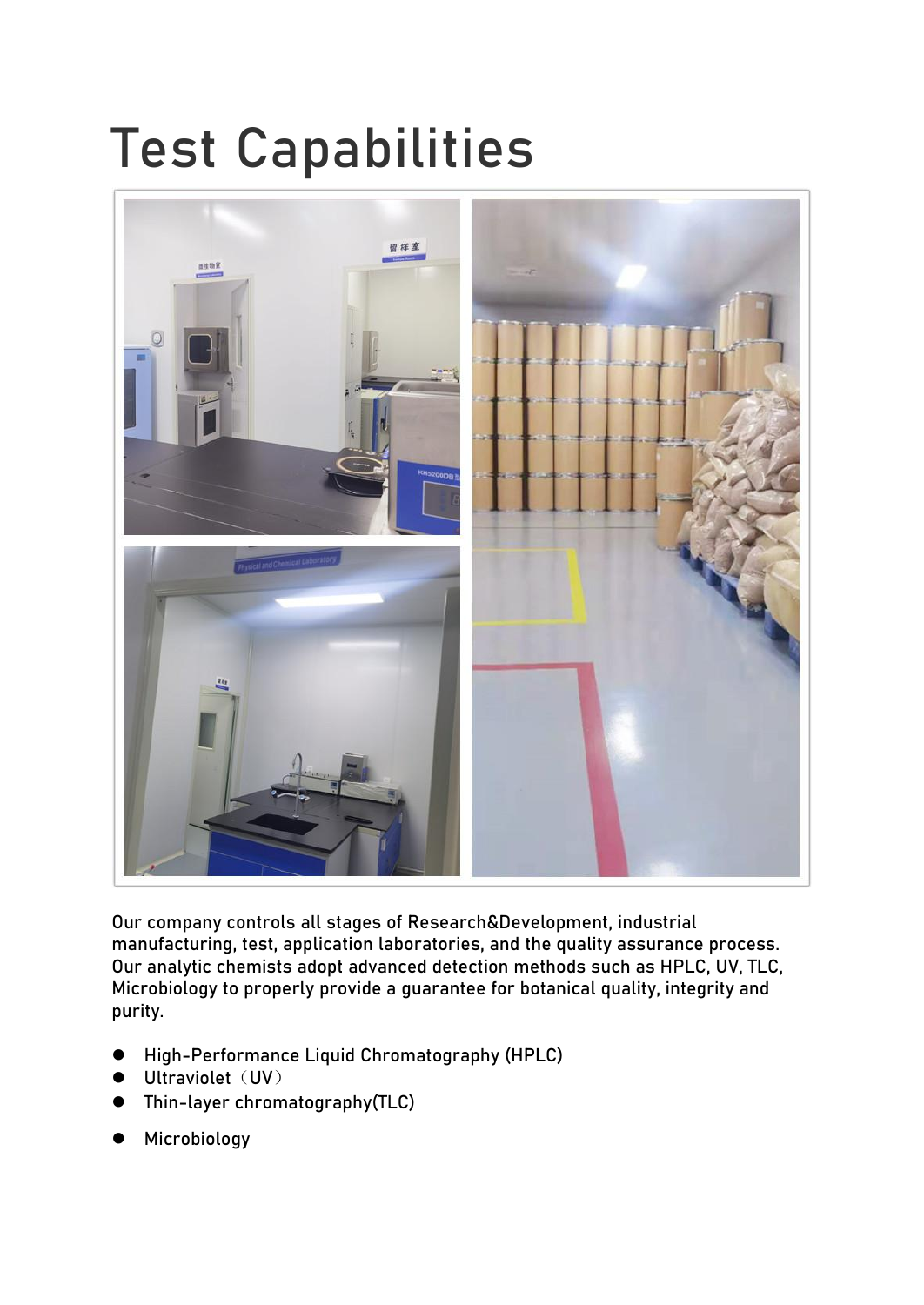### **Certifications**





CONTINUED...

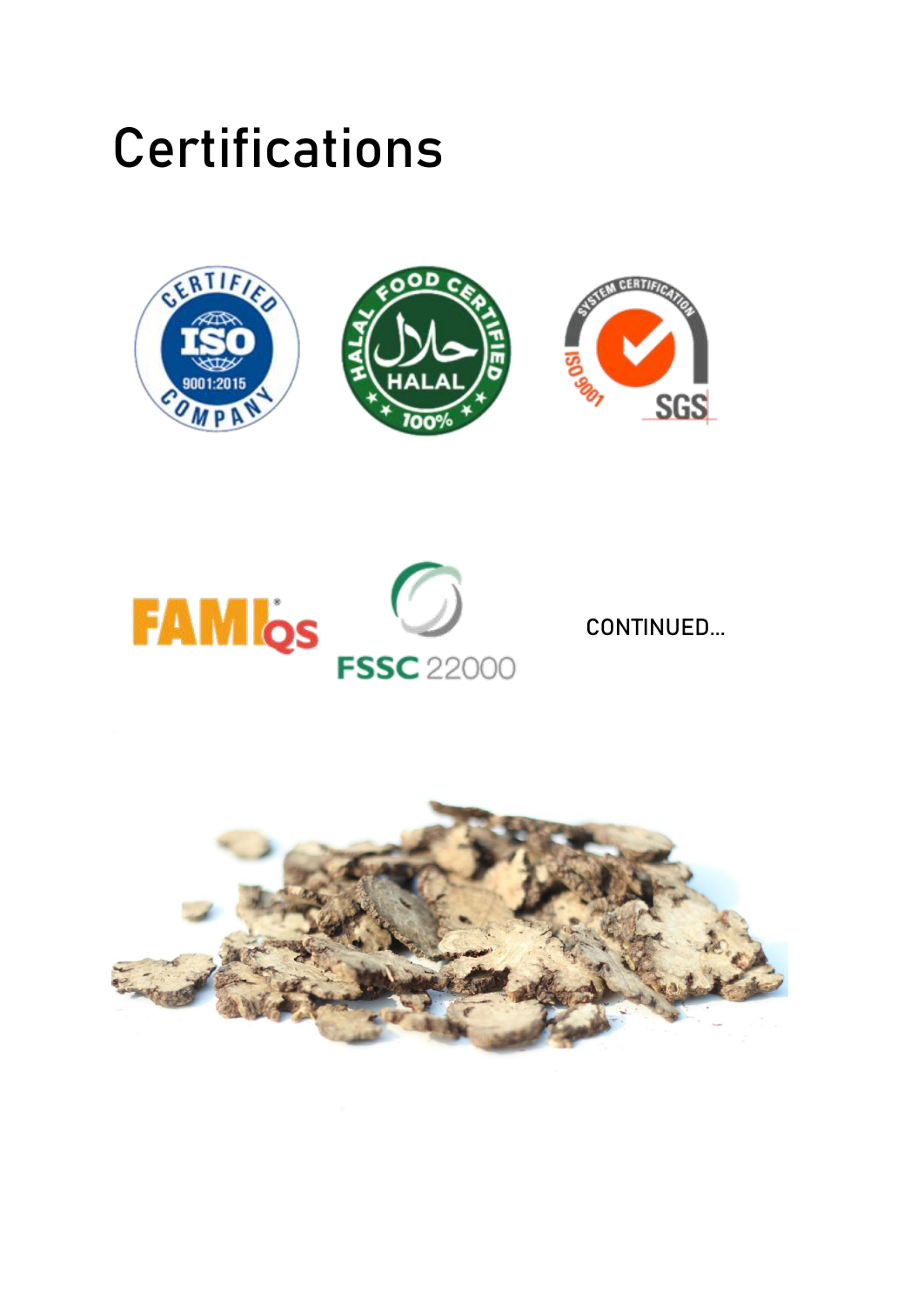# Featured Products

#### Echinacea Purpurea Extract

| <b>Products Codes</b> | <b>Specifications</b>   | <b>Test method</b> | Forms                  |
|-----------------------|-------------------------|--------------------|------------------------|
| RaBEP01               | Polyphenols 4%          | <b>UV</b>          | Liquid/Powder/Granular |
| RaBEP02               | Polyphenols 4%          | <b>HPLC</b>        | Powder/ Granula        |
| RaBEP03               | Echinacoside 4%         | <b>HPLC</b>        | Powder/ Granula        |
| RaBEP04               | <b>Chicoric Acid 1%</b> | <b>HPLC</b>        | Powder/ Granula        |
| RaBEP05               | <b>Chicoric Acid 2%</b> | <b>HPLC</b>        | Powder/ Granula        |
| RaBEP06               | <b>Chicoric Acid 4%</b> | <b>HPLC</b>        | Powder/ Granula        |
|                       |                         |                    |                        |

#### Horse Chestnut Extract

| <b>Products Codes</b> | <b>Specifications</b> | <b>Test Method</b> |
|-----------------------|-----------------------|--------------------|
| RaBHC01               | Aescin 20%            | UV                 |
| RaBHC02               | Aescin 20%            | <b>HPLC</b>        |

#### Cistanche Tubulosa Extract

| <b>Products Codes</b> | <b>Specifications</b>                                                         | <b>Applications</b> |
|-----------------------|-------------------------------------------------------------------------------|---------------------|
| RaBCiT01              | Echinacoside 50% + Acteoside10%                                               | Dietary supplements |
| RaBCiT02              | 60% Total Glycoside (22% Echinacoside Anti oxidant, Dietary<br>+6% Acteoside) | supplements         |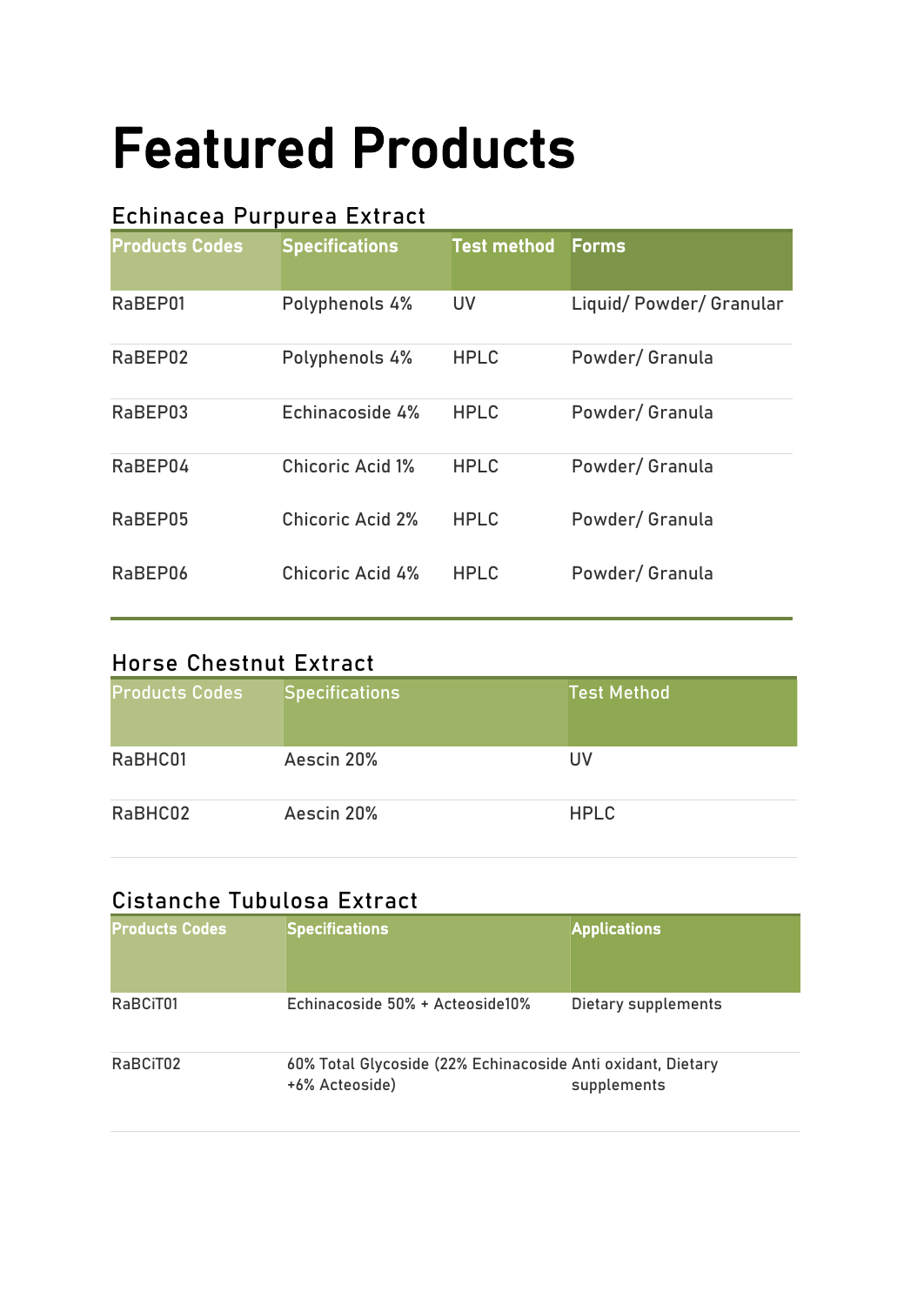| RaBCiT04<br>10% Echinacoside +4% Acteoside<br>Dietary supplements                                   |
|-----------------------------------------------------------------------------------------------------|
| RaBCiT05<br>5% -70% Echinacoside<br>Brain health, Skincare, Health<br>supplements                   |
| RaBCiT06<br>3% - 80% Acteoside<br>Skincare, Men health, Reduce<br>damage from external<br>radiation |

### Yucca Schidigera Extract

Yucca Saponins 8%-80% Yucca Saponins 4:1 Yucca Saponins 10:1

#### Rhodiola Rosea Root Extract

3% Rosavin 1% Salidroside

#### Eucommia Ulmoides Extract

Chlorogenic Acid 98%

#### Mulberry Leaf Extract

1-Deoxynojirimycin (DNJ) 1%, Flavones 5%-25%

#### Sophora Japonica Extract

Quercetin: 95%-99% Rutin: 95% Sophoricoside: 10%,15%,20%, 50%, 98%

#### White Kidney Bean Extract

Phaseolin 1%, 2% White Kidney Bean Extract 5:1, 10:1, 20:1(HPLC)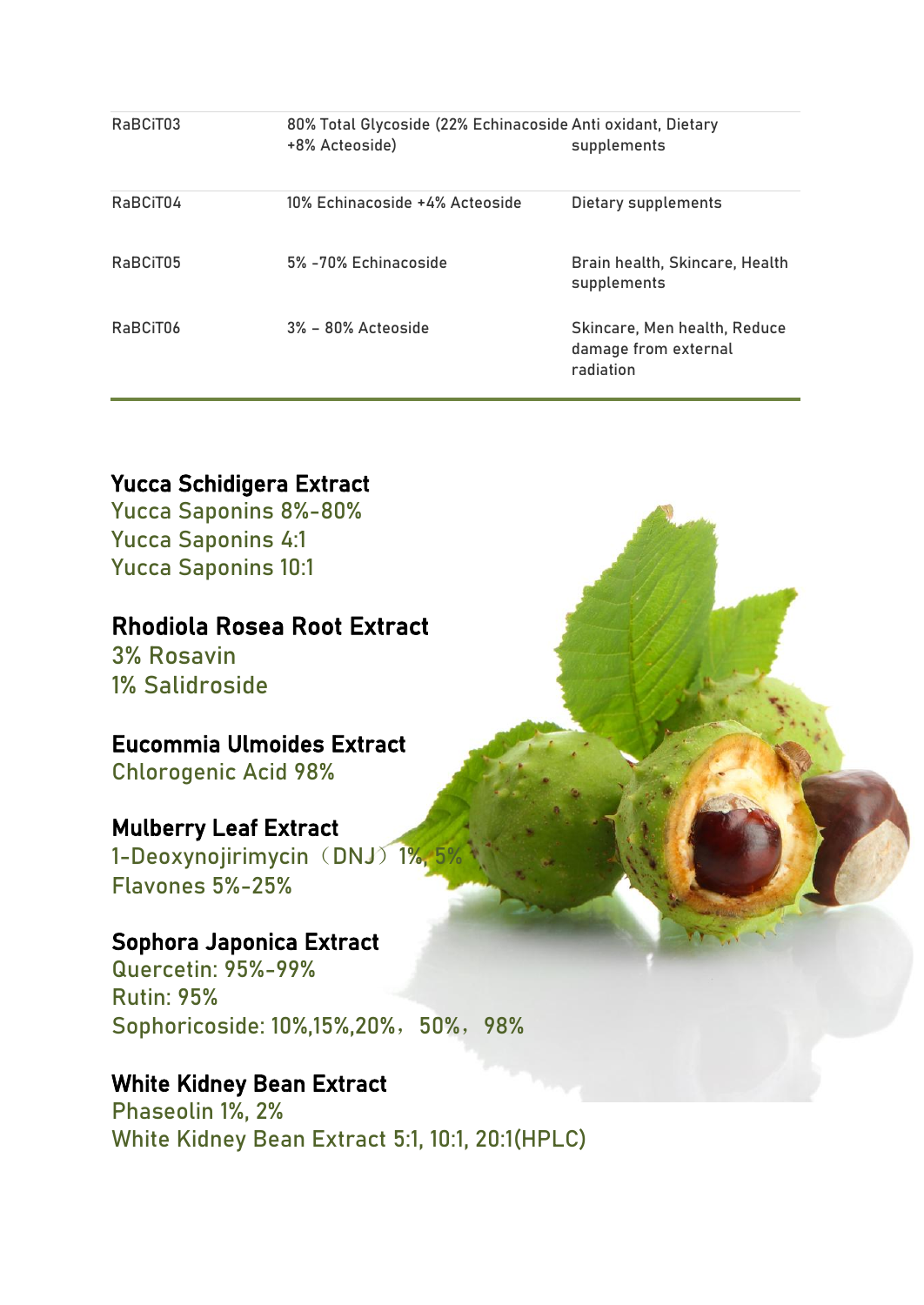## Other Standard Extract

| <b>Products</b>                    | <b>Specifications</b>                             | <b>Test Methods</b> |  |
|------------------------------------|---------------------------------------------------|---------------------|--|
| Marigold Extract                   | Lutein 5%80%<br>Zeaxanthin                        | UV /HPLC            |  |
| <b>Horse Chestnut Extract</b>      | Aescin 20%-60%                                    | HPLC/UV             |  |
| Hops extract                       | Flavonoids 2%-10%                                 | <b>UV</b>           |  |
|                                    | Xanthohumol5%-98%                                 | <b>HPLC</b>         |  |
| <b>Ivy Extract</b>                 | Total Saponins10%-35%                             | UV                  |  |
|                                    | Hederacoside C 3%,10%                             | <b>HPLC</b>         |  |
| <b>Tribulus Terrestris Extract</b> | Saponin 40%-60%                                   | <b>UV</b>           |  |
| <b>Ginger Extract</b>              | Gingerols 5%-10%                                  | <b>HPLC</b>         |  |
| <b>Hawthorn Extract</b>            | <b>Flavones 5%-80%</b>                            | <b>UV</b>           |  |
|                                    | Vitexin Rhamnoside 2%-8%                          | <b>HPLC</b>         |  |
|                                    | Vitexin 2%                                        |                     |  |
| Reishi Mushroom                    | Polysaccharide 20%-50%                            | UV                  |  |
| Extract                            | <b>Ganoderma Triterpenes</b>                      | <b>HPLC</b>         |  |
| <b>Passion Flower extract</b>      | Flavones 3%-5%                                    | <b>UV</b>           |  |
| <b>Black Cohosh Extract</b>        | <b>Triterpenoid Saponins 2.5%</b><br>$-8%$        | <b>HPLC</b>         |  |
| <b>Fenugreek Extract</b>           | <b>Protodioscin 1%-10%</b>                        | UV.                 |  |
| Avocado extract                    | 35%ASU; fruit powder                              | UV.                 |  |
|                                    | Lutein 20%(oil)                                   |                     |  |
| <b>Marigold Extract</b>            | Lutein5-20%(powder                                | <b>HPLC</b>         |  |
|                                    | Green Coffee Bean Extract 5%-99% Chlorogenic Acid | <b>HPLC</b>         |  |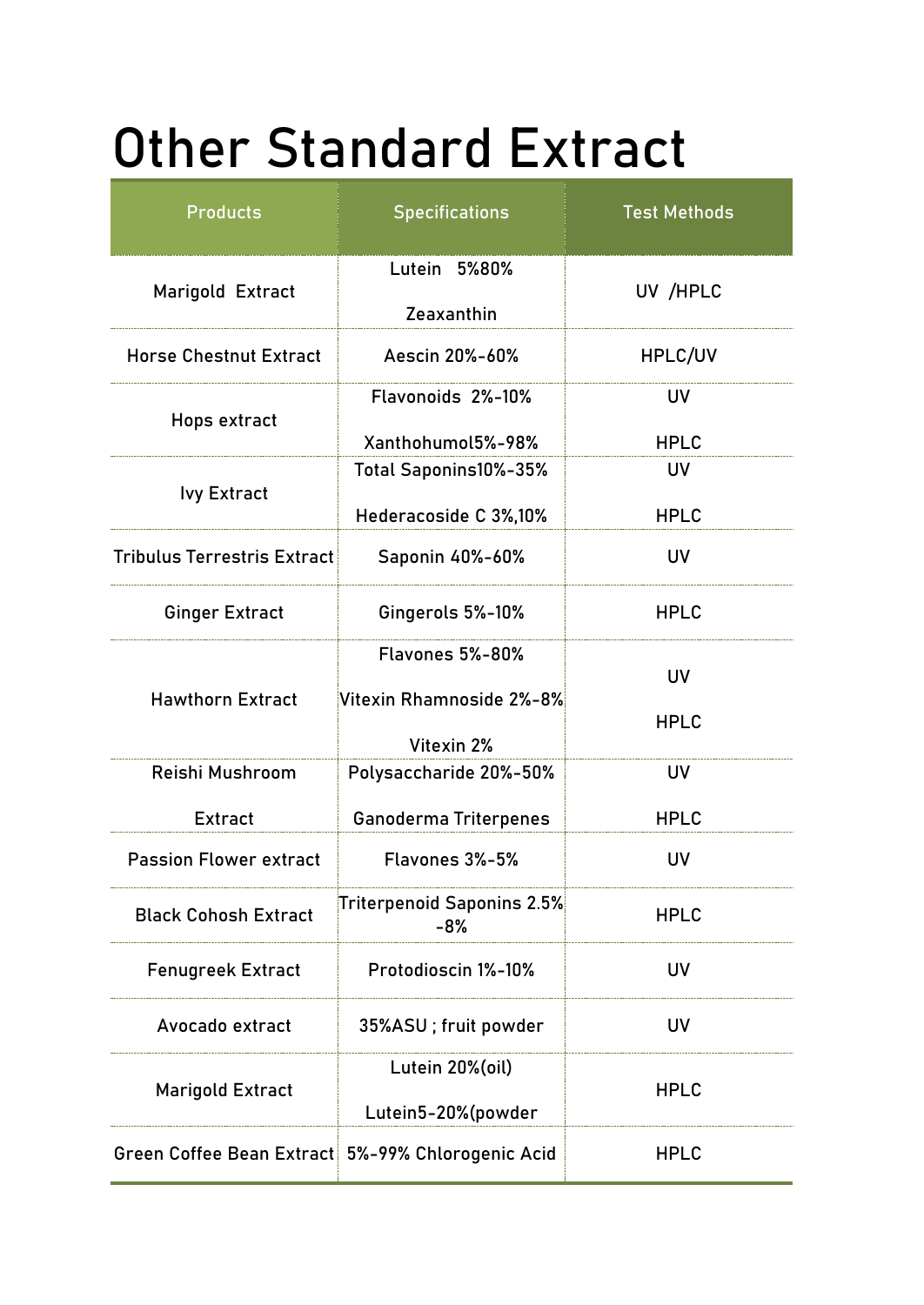| Gardenia Extract                | Geniposide 10%-50%                                     | HPLC/UV                    |
|---------------------------------|--------------------------------------------------------|----------------------------|
| <b>Giant Knot Weed Extract</b>  | Resveratrol 20%-99%                                    | <b>HPLC</b>                |
| <b>Panax Ginseng Extract</b>    | Ginsenosides5-80%                                      | HPLC/UV                    |
| <b>Astragalus Root Extract</b>  | Polysaccharide 30%-50%                                 | <b>UV</b>                  |
| <b>Sea Buckthorn Extract</b>    | <b>Flavones 5%-40%</b><br>Sea Buckthorn oil            | <b>UV</b>                  |
| <b>Siberian Ginseng Extract</b> | Eleutherosides B+E 0.8%                                | <b>HPLC</b>                |
| <b>Garlic Extract</b>           | Garlicin 5%-<br>50% powder and oil                     | <b>HPLC</b>                |
| <b>Black Pepper Extract</b>     | Piperine 98%                                           | <b>HPLC</b>                |
| <b>Rose Hips Extract</b>        | Polyphenols 10%-40%                                    | <b>UV</b>                  |
| <b>Thermopsis Lanceolata</b>    | <b>Cytisine 98%</b>                                    | <b>HPLC</b>                |
| <b>Black Rice Extract</b>       | C3G(Cyanidin-3-o-<br>glucoside)                        | <b>HPLC</b>                |
| Gymnema PE.                     | Gymnemic acids25%,75%                                  | <b>By Gravity</b>          |
| <b>Schisandra Extract</b>       | <b>Total Schisandrins 1%-9%</b><br>Schisandrin A 1%-5% | <b>HPLC</b><br><b>HPLC</b> |
| Beta-ecdysterone                | Beta-ecdysterone 50%,90%                               | HPLC/UV                    |
| <b>Horse Chestnut Extract</b>   | Aescin 20%-60%                                         | HPLC/UV                    |
| <b>Bitter Orange Extract</b>    | Hesperidine 90%                                        | <b>HPLC</b>                |
|                                 | Diosmin 90%<br>Tea Polyphenols 20-98%                  | <b>HPLC</b><br><b>UV</b>   |
| <b>Green Tea Extract</b>        | EGCG30%,40%                                            | <b>HPLC</b>                |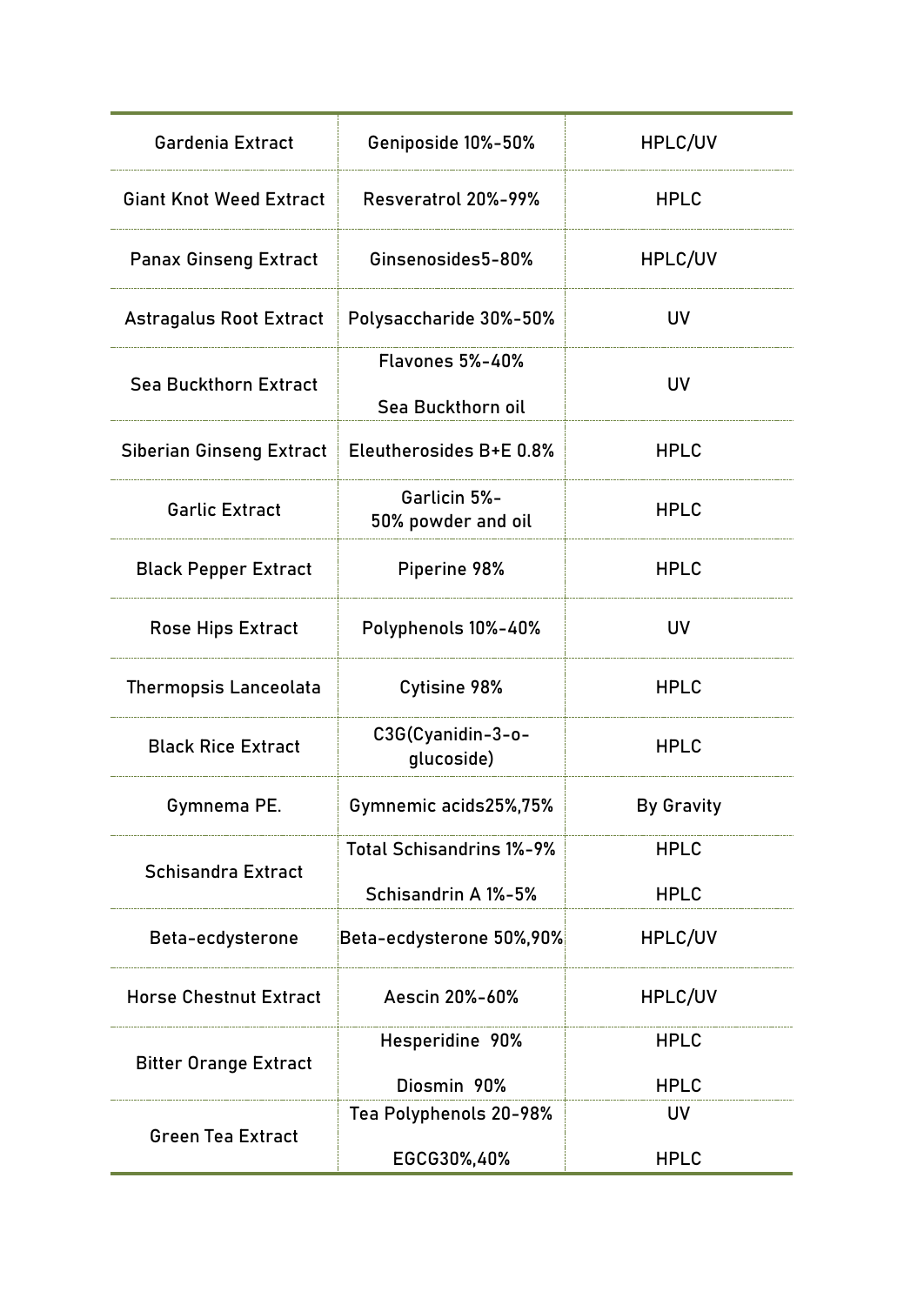| Jujube seed extract       | Jujuboside2%<br>Jujuboside A+B0.1-0.25%                                  | <b>HPLC</b> |
|---------------------------|--------------------------------------------------------------------------|-------------|
| <b>Broccoli extract</b>   | Sulforaphanes 0.1%-98%                                                   | <b>HPLC</b> |
| Grape seed extract        | All specification                                                        | <b>UV</b>   |
| Apple extract             | Polyphenols/Phlorizin 40%<br>$-95%$                                      | <b>UV</b>   |
| Chaga extract             | <b>Polysaccharide 10-50%</b>                                             | UV          |
| Soy Bean Extract          | Soya Isoflavones 10%-80%                                                 | <b>UV</b>   |
| <b>Turmeric Extract</b>   | Curcumin 95%                                                             | <b>HPLC</b> |
| <b>Buckwheat Extract</b>  | <b>Dietary Fiber/Flavonoids 5</b><br>$% -95%$                            | <b>UV</b>   |
|                           | $95% -$<br>White Birch Bark Extract   98% Betulin; 98% Betulinic<br>acid | <b>HPLC</b> |
| White Willow Bark Extract | <b>Salicin 15%-98%</b>                                                   | <b>HPLC</b> |
| Spirulina                 | 120Mesh                                                                  |             |
| <b>MCT</b> powder         |                                                                          |             |
| <b>Chamomile extract</b>  | Apigenin 3%,98%                                                          | <b>HPLC</b> |
| Celery seed extract       | Apigenin 1.5%                                                            | <b>HPLC</b> |
| <b>Berberine extract</b>  | Berberine 50%, 98%                                                       | <b>HPLC</b> |
| Lemon balm extract        | Flavone 6%                                                               | UV          |
| <b>Artichoke Extract</b>  | <b>Cynarin 2.5%-5%</b>                                                   | <b>HPLC</b> |